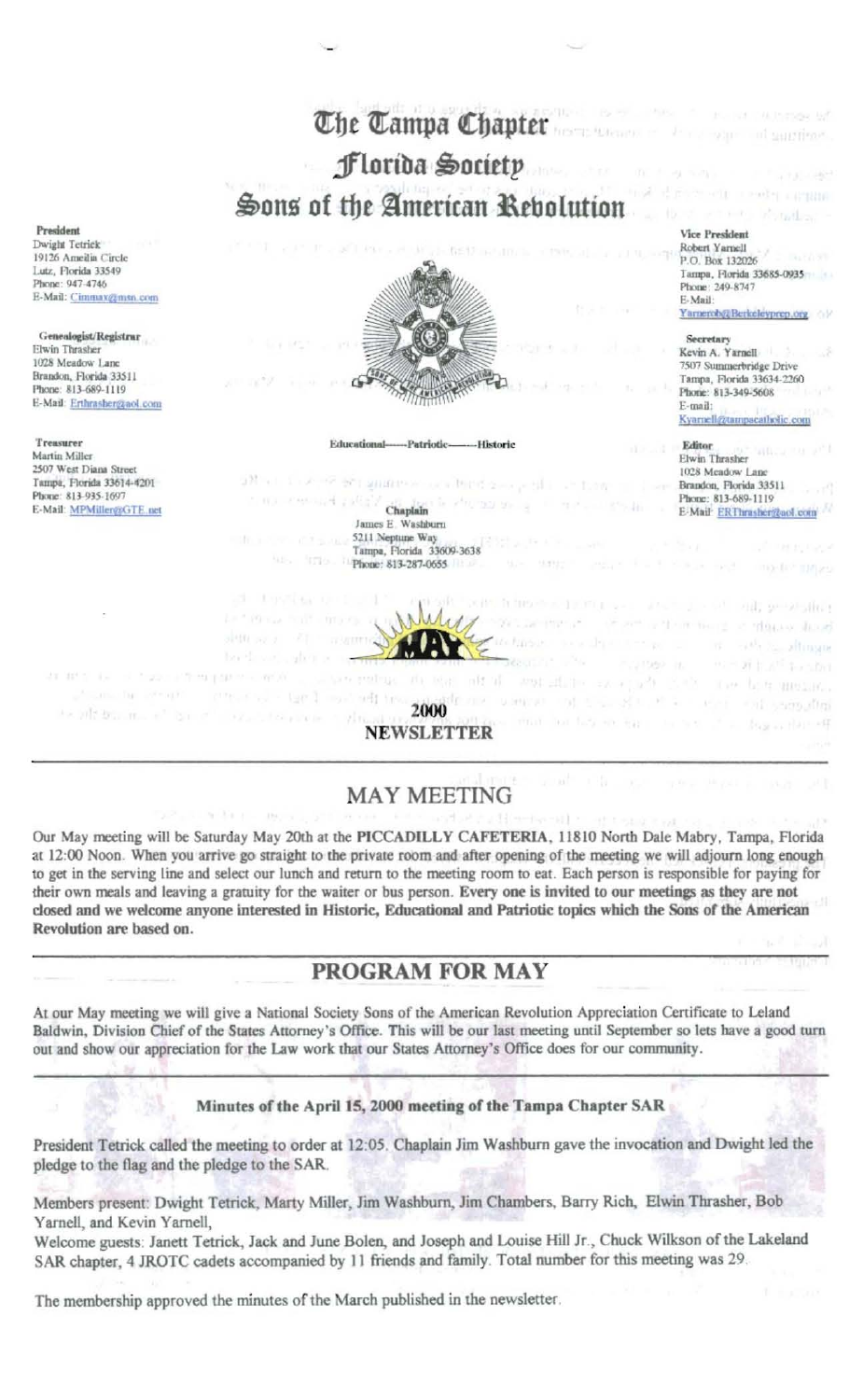The secretary reported good excellent cooperation with regard to the high school JROTC units. Joseph Hill will be submitting his paper work for reinstatement this month. In LITE D

President Tetrick reported that he had presented the ROTC silver award to Cadet Justin Springer at the University of Tampa earlier in the month. Kirby Halbert continues to be hospitalized and a small group planned to visit him immediately after the meeting to present him with his membership certificate.

Treasurer Marty Miller reported the chapter's financial transactions over the course of the past month. The current balance is \$2,370.74.

No other old business was brought forth.

Barry Rich offered again to coordinate the Eagle Scout award if the chapter so desired. The members readily agreed.

President Tetrick reported an official from the state attorney's office would be at our May meeting to receive the law enforcement award.

The meeting recessed for lunch.

President Tetrick reconvened the meeting. He spoke briefly concerning the Sons of the Revolution" organization. Chuck Wilson, our guest from the Lakeland chapter, gave details about the Valley Forge society.

Secretary Kevin Yarnell, the coordinator for this ROTC awards meeting, gave the presentation. He began with a brief explanation of the award. Each cadet, in turn, was presented his medal and certificate.

Following this, the secretary gave a brief presentation on the book, "The Tipping Point", by Malcolm Gladwell. The book sought to examine the mechanism behind events that 'tip'. That is, events that seem to happen rapidly such as a significant drop in crime, or the explosive spread of some piece of information. One example used in the book was the ride of Paul Revere. The secretary briefly discussed the three major criteria or rules involved in such events, but concentrated on the first, "the power of the few". In this rule, the author examines why some people seem to have more influence than others do. Paul Revere, for instance, was able to alert the New England countryside to the advancing British regulars. However, a fellow patriot rider, was not anywhere nearly as successful even though he carried the same news

The presentation was well received by those in attendance.

HM YAM The 50/50 drawing fell to a guest from Brandon High School who donated the proceeds to the chapter. UTS / LINET FIX J FILIMA 2 HOLDS AND 2790 The president Tetrick led the recessional, the chaplain offered the benediction, and the meeting adjourned. thing the change and are in study on them into the line in the particle and one Respectfully submitted, on the other months has lengthened a problem in lead sample and a model and branch Fresh bulletin Radification of Kevin Yarnell an broad sea, materialed

**Chapter Secretary** 

## PROGRAM FOR MAY



but It in **GASE TITLE**  $15.11$ Above Left to President Dwight Tetrick presenting SAR Junior ROTC medals C/SGT Stephen Hnat Senior Chef Petty Officer Seaman Patrick Vogel Chamberlian High School Leto High School Andrew Tollefson, Robertson High School interest of the country of the country interesting and